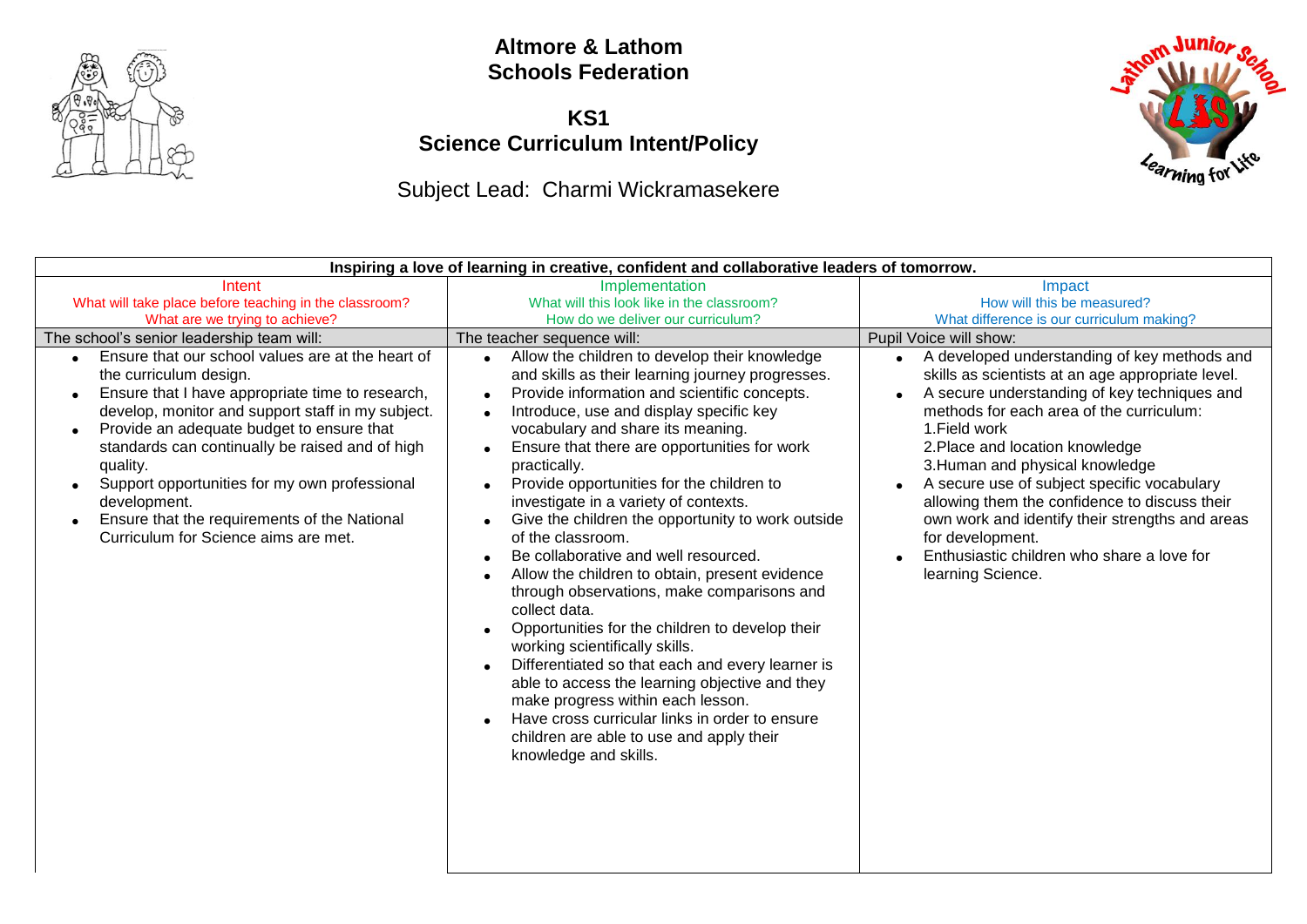

### **Altmore & Lathom Schools Federation**

### **KS1 Science Curriculum Intent/Policy**



# Subject Lead: Charmi Wickramasekere

| As a subject leader I will:                                                                                                                                                                                                                                                                                                                                                                                                                                                                                                                                                                                                                                                                                                                                                                            | The classroom will:                                                                                                                                                                                                                                                                                                                                                                                                                                                                                                                                                                                                                                                                                                                                                                          | Displays and books will show:                                                                                                                                                                                                                                                                                                                                                                                                                                                                                                                                                                                                                                                                                                   |
|--------------------------------------------------------------------------------------------------------------------------------------------------------------------------------------------------------------------------------------------------------------------------------------------------------------------------------------------------------------------------------------------------------------------------------------------------------------------------------------------------------------------------------------------------------------------------------------------------------------------------------------------------------------------------------------------------------------------------------------------------------------------------------------------------------|----------------------------------------------------------------------------------------------------------------------------------------------------------------------------------------------------------------------------------------------------------------------------------------------------------------------------------------------------------------------------------------------------------------------------------------------------------------------------------------------------------------------------------------------------------------------------------------------------------------------------------------------------------------------------------------------------------------------------------------------------------------------------------------------|---------------------------------------------------------------------------------------------------------------------------------------------------------------------------------------------------------------------------------------------------------------------------------------------------------------------------------------------------------------------------------------------------------------------------------------------------------------------------------------------------------------------------------------------------------------------------------------------------------------------------------------------------------------------------------------------------------------------------------|
| Understand and demonstrate knowledge of the<br>$\bullet$<br>Science curriculum and support other members<br>of teaching staff.<br>Ensure that an appropriate progression of<br>knowledge and vocabulary is in place which<br>builds on prior learning and supports children in<br>knowing more and remembering more as<br>scientists.<br>Encourage teachers to support struggling<br>scientists and challenge more competent ones.<br>Raise aspirations for pupils<br>Keep up to date with current science teaching<br>research and subject development.<br>Create long term planning which ensures<br>appropriate coverage of knowledge, skills and<br>vocabulary, identifying what we want children to<br>know by the time they leave our school<br>Use the long term planning to ensure appropriate | Provide a safe and stimulating atmosphere<br>$\bullet$<br>where children want to learn more.<br>Have appropriate high quality<br>$\bullet$<br>equipment/resources for each area of the<br>curriculum.<br>Have table top displays (where applicable) with<br>topic related specific books/interactive questions<br>for the children to answer.<br>Have topic related specific books displayed for<br>the children to read and develop their wider<br>understanding.<br>Be an organised space so that the children can<br>work in small groups or whole class as<br>appropriate and the classroom will support<br>children in their development of their skills.<br>Have appropriate age related/topic specific<br>$\bullet$<br>vocabulary displayed to support children's<br>spoken language. | Where applicable, displays are 3D, interactive<br>and celebrate the children's work.<br>Celebrations of children's work, including actual<br>pieces of published written work and carefully<br>chosen vocabulary to support spoken language.<br>Pupil voice is also displayed with a focus on<br>using specific age appropriate vocabulary.<br>A clear learning journey which demonstrates<br>progression of knowledge and skills that over<br>time, all areas of the science curriculum is<br>covered.<br>Differentiated work for all children to be able to<br>access the learning.<br>Collaborative and well resourced.<br>A broad and balanced curriculum which develops<br>a range of scientific understanding and skills. |
| coverage of knowledge, skills and vocabulary<br>and identify what we want children to know by<br>the time they leave our school.<br>Involve the school with celebration days and<br>school based projects.<br>Consider how Science at our school supports<br>$\bullet$<br>PSHE and the British values.                                                                                                                                                                                                                                                                                                                                                                                                                                                                                                 | The children will be :<br>Engaged because they are challenged by the<br>curriculum.<br>Resilient learners who overcome barriers and<br>understand their own strengths and areas for<br>development.                                                                                                                                                                                                                                                                                                                                                                                                                                                                                                                                                                                          | As the subject leader I will:<br>Celebrate the successes of children through planned<br>school displays.<br>Collate evidence over time which evidences that                                                                                                                                                                                                                                                                                                                                                                                                                                                                                                                                                                     |
| The class teacher will, with support from myself:                                                                                                                                                                                                                                                                                                                                                                                                                                                                                                                                                                                                                                                                                                                                                      | Able to critique their own work as scientists<br>$\bullet$                                                                                                                                                                                                                                                                                                                                                                                                                                                                                                                                                                                                                                                                                                                                   | children know more and remember more.                                                                                                                                                                                                                                                                                                                                                                                                                                                                                                                                                                                                                                                                                           |
| Plan and resource specific learning for their class,<br>thinking about the end point and the needs of the<br>children in their class.<br>Deliver learning that is interactive, exciting and<br>engaging.<br>Seek support/advice for any particular subject<br>knowledge and skills gaps prior to teaching the unit.<br>Ensure that resources are appropriate, of high quality<br>to ensure that all children have the right tools and<br>materials to access their learning.                                                                                                                                                                                                                                                                                                                           | because they know how to be successful.<br>Safe and happy to explore in science lessons<br>because they have opportunities to explore their<br>own creative development.<br>Develop scientific skills and confidence over time<br>because of careful planning, focussed delivery<br>time and time to practise skills.                                                                                                                                                                                                                                                                                                                                                                                                                                                                        | Monitor standards in my subject to ensure the<br>outcomes are at the expected standard.<br>When applicable, provide CPD support to ensure that<br>the impact of my subject covers a breadth and depth<br>of learning.<br>Consider how well our children are prepared for the<br>next stage of their education.<br>Ensure all children, including disadvantaged children<br>and SEN have made progress.<br>Report to Governors about the mentioned items.                                                                                                                                                                                                                                                                        |